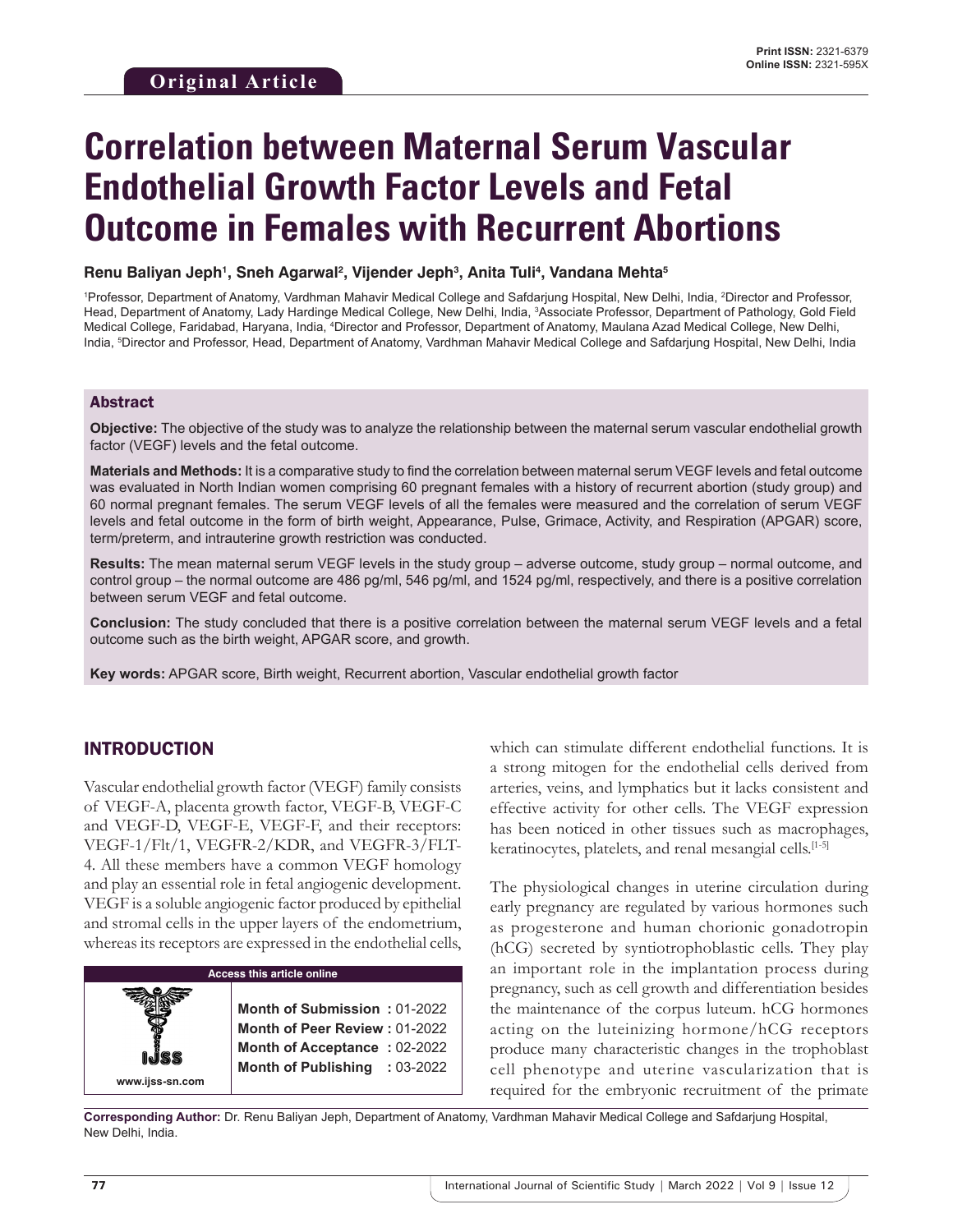maternal circulation. hCG can stimulate the expression of VEGF. The VEGF expression increases significantly in syntiotrophoblasts and decidua during pregnancy. It exhibits positive functional regulation by estrogen and progesterone in a steroid receptor-dependent manner. Thus, the formation, maintenance of the vascularization, and receptors of endometrium depend on angiogenesis and are promoted by the expression of VEGF and angiogenic factors such as angiopoietins. The progesterone and hCG appear to be regulating the expression of ovarian VEGF and also enhance vascularization and stabilization of corpus luteum in pregnant women.[6-10]

There is an increase in the VEGF level during pregnancy could be due to trophoblastic villi which are generally hypoxic during the advancement interaction at early pregnancy; upkeep of sufficient blood dissemination was needed during placental development, and blood and oxygen supply is needed in the fetal development process. Various studies have shown that the VEGF and the expression of its receptor in placental tissue were identified during the whole pregnancy time frame and the intensity expanded with advancing pregnancy.[11-13] In this study, we explored the correlation between the maternal serum VEGF levels and a fetal outcome such as birth weight, Appearance, Pulse, Grimace, Activity, and Respiration (APGAR) score, and growth/intrauterine growth restriction (IUGR).

# MATERIALS AND METHODS

It is a comparative study conducted in the Department of Anatomy, and the subjects for the study were obtained from the Department of Obstetrics and Gynecology, Lady Hardinge Medical College. There were 120 pregnant females who were divided into a study and control group with equal distribution of 60 females each. The inclusion criteria for the study group subjects were as follows: (a) Pregnant females within the age of 20–35 years, (b) suffered three or more spontaneous abortions, (c) a single partner, and (d) no anatomical, physiological, hormonal, chromosomal, infective, or autoimmune causes for recurrent abortions identified previously. The control group females were (a) from same age group, (b) at least given birth to one live newborn, and (c) never suffered pregnancy loss previously. Further subjects suffering from diseases/disorders related to thyroid, autoimmunity, bleeding, endocrine, uterine, and congenital were excluded from the study. Written informed consent was received from all included females. A detailed general physical examination, relevant investigations, and ultrasound of the pelvis were carried out. The maternal serum VEGF levels were measured through the enzymelinked immunoassay technique.

## **Statistical Analysis**

The concentration of maternal serum VEGF levels was evaluated using the Student's *t*-test. *P* < 0.01 was considered statistically significant. The paired test was used to compare the relation between the maternal serum VEGF levels and fetal outcome factors such as APGAR score and birth weight.

# RESULTS

The mean value of serum VEGF in the study group with adverse outcome, mean value of serum VEGF in the study group with normal outcome and mean value of serum VEGF in the control group with normal outcome was 450 pg/ml, 560 pg/ml and 1524 pg/ml respectively as shown in Table 1. The adverse outcome seen in the study group were pre-term delivery with low birth weight (5%), pre-term with normal birth weight  $(8.3%)$  and term delivery with intra-uterine growth retardation (8.3%). The correlation of VEGF with birth weight of the newborn was significant  $(r = 0.282, P = 0.001)$  as shown in Figure 1. The correlation of VEGF with APGAR score was very highly significant  $(r = 0.285, P = 0.028)$  as shown in Figure 2.

# **DISCUSSION**

The VEGF has been written to be responsible for the adequate perfusion, oxygenation, nutrition, growth of the fetus, and placenta. It has also been mentioned to be a factor for mediating the maternal cardiovascular adaptation to pregnancy. The significant pregnancy-related hemodynamic changes incorporate expanded heart yield, increased blood volume, and diminished systemic vascular obstruction and blood pressure. These progressions add to the ideal development and advancement of the fetus and assist in protecting the mother from delivery complications. The decrease of serum VEGF levels may be related to inhibited fetal growth and development. In our study, we tried to determine the correlation between maternal serum VEGF levels and fetal outcomes such as birth weight, APGAR score, and growth. The mean maternal serum VEGF levels were higher in normal pregnancy and term pregnancy with normal weight/normal baby in comparison to the pre-term delivery with IUGR and underweight babies. There was a positive correlation between maternal serum VEGF and both birth weight and APGAR score.[14-16]

There had been few studies conducted in the past on establishing the correlation we tried to establish in the present study. Here is a brief from the studies:

#### **Birth Weight**

In 1999, Wheeler *et al*. reported that serum VEGF concentrations were positively correlated with birth weight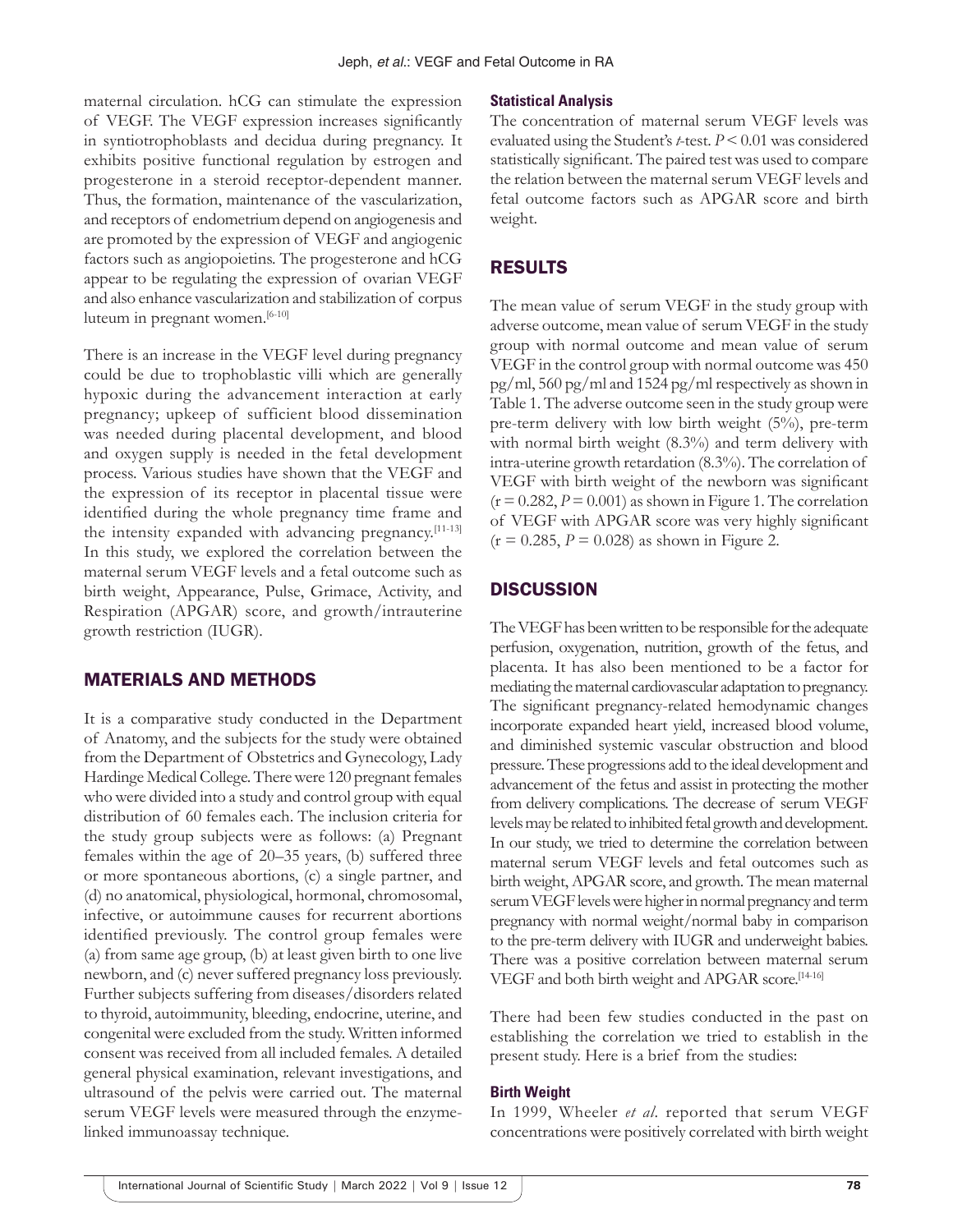| Table 1: Serum VEGF levels and fetal outcome |                        |                      |                          |
|----------------------------------------------|------------------------|----------------------|--------------------------|
| <b>Pregnancy and fetal outcome</b>           | Study group $n=60$ (%) | Control group $n=60$ | Mean S. VEGF Conc. pg/ml |
| Pre-term delivery+LBW                        | 3(5)                   |                      | 485.38                   |
| Pre-term+NBW                                 | 5(8.3)                 |                      | 546                      |
| Term delivery+IUGR                           | 5(8.3)                 |                      | 320                      |
| Term delivery with normal baby               | 47 (78)                |                      | 560                      |
| Term delivery+normal birth weight            |                        | 60                   | 1524                     |

VEGF: Vascular endothelial growth factor, LBW: Low birth weight, Mean value of serum VEGF in the study group with adverse outcome=486 pg/ml, mean value of serum VEGF in the study group with normal outcome=546 pg/ml, mean value of serum VEGF in the control group with normal outcome=1524 pg/ml



**Figure 1: Scatter diagram showing positive correlation between serum vascular endothelial growth factor and Appearance, Pulse, Grimace, Activity, and Respiration score in recurrent abortion patients**



**Figure 2: Scatter diagram showing positive correlation between serum vascular endothelial growth factor and birth weight in recurrent abortion patients**

 $(r = 0.10, P = 0.02)$ , VEGF could be a factor for mediating the maternal cardiovascular adaptation to pregnancy. The maternal plasma VEGF levels were positively  $(P < 0.05)$ correlated with birth weight.[17] In 2019, Tang *et al*. showed a positive correlation between the serum VEGF level and neonatal weight (r = 0.435, *P* < 0.001).[18]

## **APGAR Score**

In 2019, Tang *et al*. found a positive correlation between the serum VEGF level and Apgar score ( $r = 0.357$ ,  $P \le 0.001$ ).<sup>[18]</sup>

## **IUGR**

In 2014, Darling AM found that the women who gave birth to SGA infants had notably lower median levels of VEGF-A (9.43 pg/ml (interquartile range [IQR] 7.81, 85.38) vs. 51.08 pg/ml (IQR 7.81, 363.54)) women who gave birth to AGA infants.<sup>[19]</sup> However, the studies conducted by Ariadne Malamitsi-Puchner *et al*. in 2005 and Kulkarni *et al*. in 2010 who showed that mothers giving birth to IUGR infants, the maternal serum VEGF levels were not found to correlate with the infant's centile/birth outcome.[20,21] Further, D. Borras *et al*., in 2014, found that maternal plasma f-VEGF was significantly higher in IUGR compared with controls ( $p = 0.01$  and 0.001, respectively).[22]

The studies conducted in the past have shown results similar to our study with a positive correlation between birth weight and APGAR score but different results and observations as well when it comes to the relation between maternal serum VEGF levels and IUGR as some reporting positive relation and others no relation. The difference could be partially explained due to the difference in the use of total and free VEGF levels but there is a need to further investigate it with a large study.

## **Strengths**

There is a paucity of research and literature pertaining to the subject published in the current article.

#### **Limitations**

The study sample size is small. It should be further tested with a bigger sample size for confirmation.

# **CONCLUSION**

Based on our study, there is a positive correlation between maternal serum VEGF levels and fetal outcomes such as term delivery, birth weight, and APGAR score but it needs to be confirmed with a larger study.

# ETHICAL STANDARD COMPLIANCE

#### **Consent from Participants**

Written informed consent was taken from all the participants.